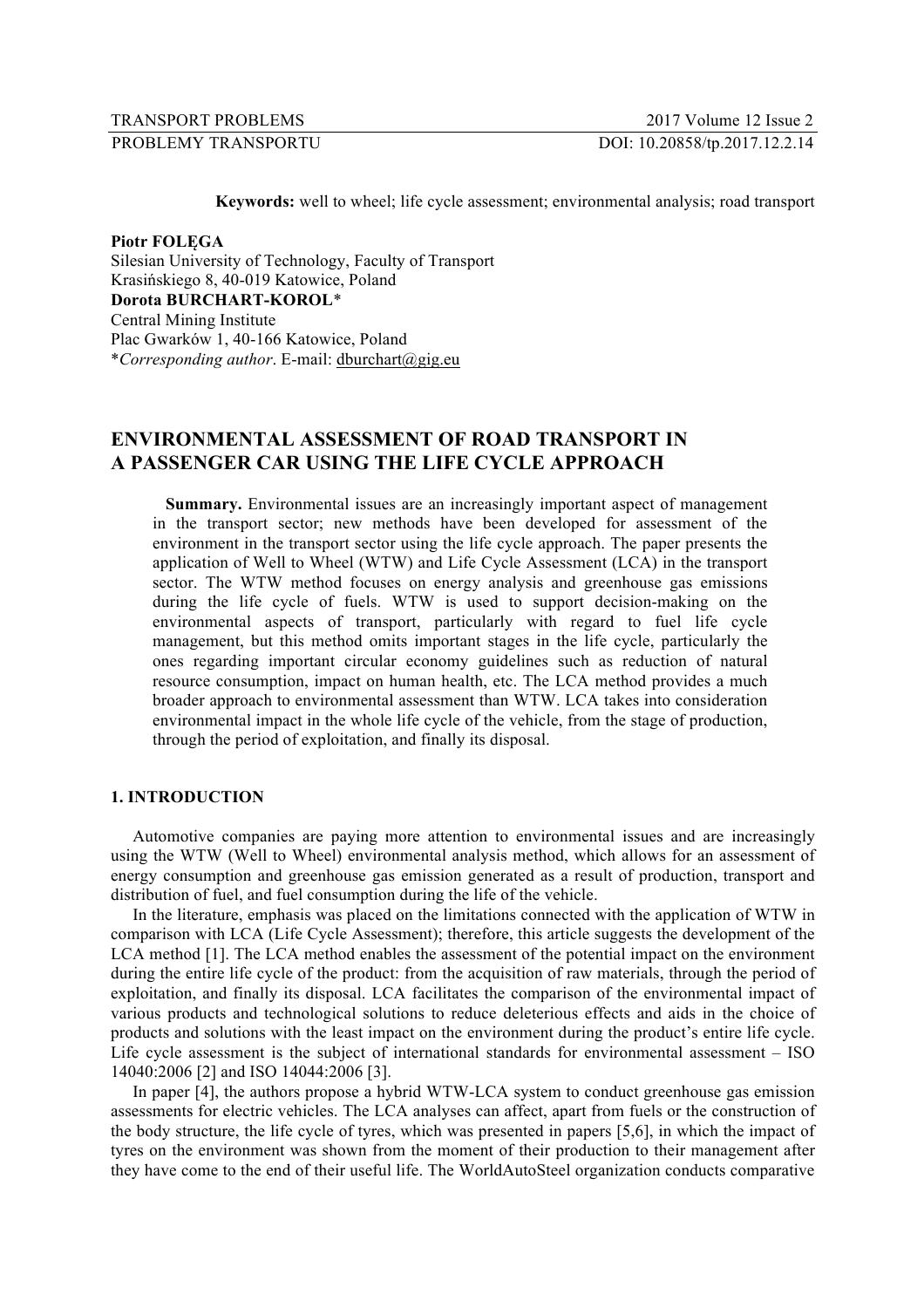analyses of greenhouse gas emissions by concentrating on the construction of the body [7]. At present, there are some studies in the literature enumerating ways to reduce energy expenditure in transport. The results presented in paper [8] show reducing energy consumption in road transport through hybrid vehicles. Developing methods taking into account the life cycle approach are becoming increasingly important in the new circular economy. Previous results of LCA assessments for road transport presented in the literature mainly included WTW analysis and mainly focused on greenhouse gas emissions.

In this paper, environmental assessment of road transport with a life cycle approach is presented.

#### **2. SCOPE OF WTW AND LCA IN THE TRANSPORT SECTOR**

Environmental analyses according to the WTW method comprise the phases connected with extraction of raw materials, refining and distribution of fuels, and fuel exploitation [4]. Fuel life cycle according to the WTW method covers two phases (Fig. 1):

- Well to Tank (WTT) this phase includes the environmental impact connected with raw material extraction, from which fuel is produced, fuel production, and its transportation and distribution
- Tank to Wheel (TTW) this phase includes the environmental impact connected with the exploitation and consumption of fuels in vehicles.



Fig. 1. Phases included in the WTW analysis

The WTW method focuses only on greenhouse gas emissions from road transport fuels and does not include other important damage-causing factors and other stages of a vehicle's life cycle. The WTW method can be seen as a quite simplified LCA; therefore, WTW results are different from LCA results [4]. An updated WTW study on automotive fuels and power trains has been developed by the Joint Research Centre [9].

Fig. 2 shows the range of WTW and LCA analyses during the life cycle of a vehicle (covering WTW and LCA with the system boundaries 'from cradle to grave'). The range of the WTW analyses covers the entire process from extraction of raw materials to production and, finally, consumption of fuels. LCA also comprises the various stages of a vehicle manufacturing process (including the entire cycle of the production as well as the manufacture of vehicle components and assembly), maintenance during the exploitation stage, and the end of the life cycle connected with waste management.

In comparison with the LCA method, the WTW method takes into account only greenhouse gas emissions. Life Cycle Assessment additionally takes into account the materials used in the process of vehicle manufacture, as well as many other stages in the life cycle of vehicles, in addition to the other factors that have an environmental impact, like human health, the ecosystem, and resources. LCA takes into consideration the environmental impact during the life cycle of the vehicle, from the stage of production (together with the production of materials and assembly), through the stage of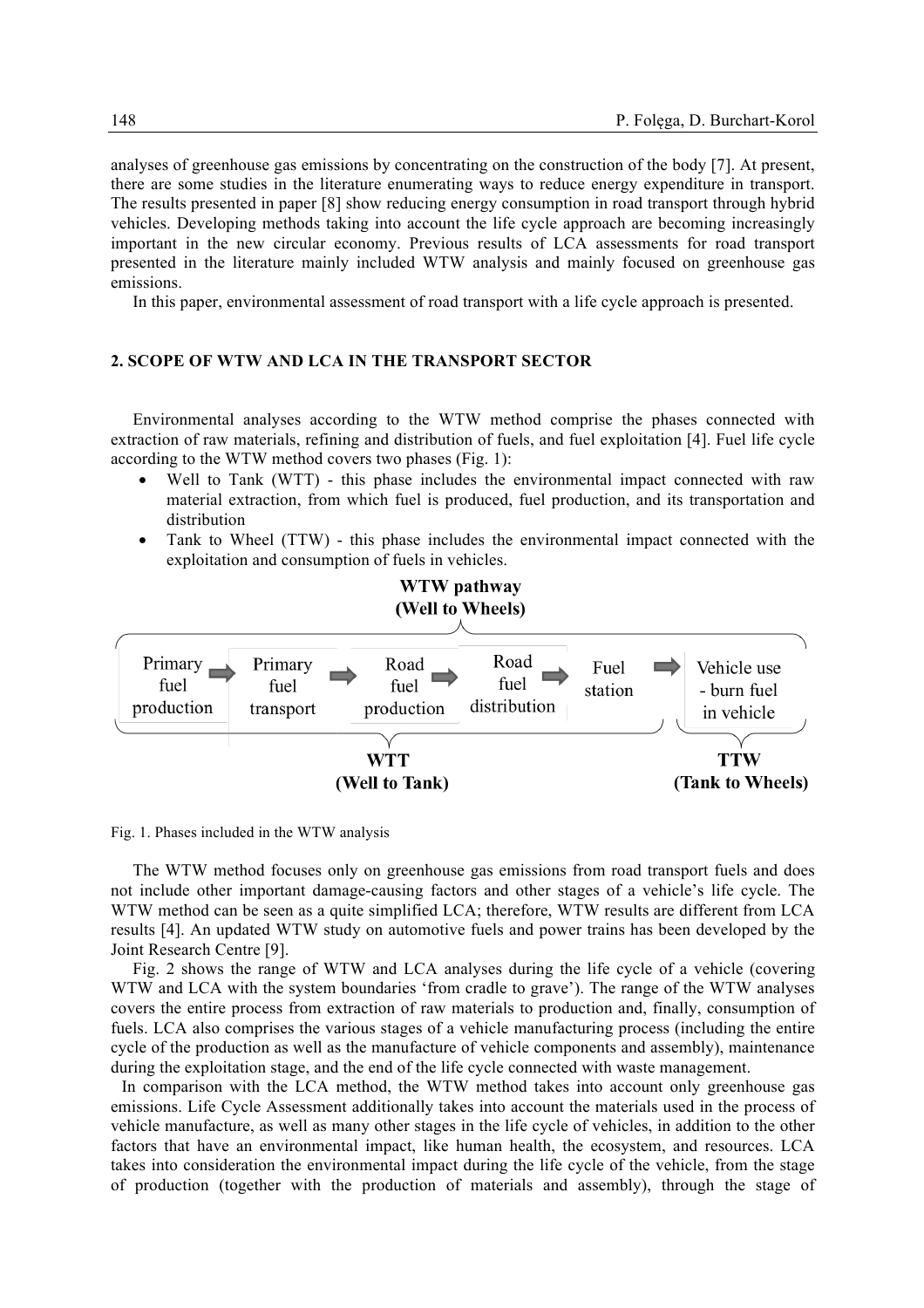exploitation (together with the fuel production stage and its consumption), until the end of the life cycle (waste management, recycling, and disposal) for comparison purposes depending on the assumed system boundary. The LCA method offers a variety of opportunities, which makes it indispensable to many industries for performing environmental assessments. Environmental life cycle analysis can be applied to design and to select materials in the production of vehicles; it also facilitates the analysis of various fuels. It also allows for a comparative analysis of various alternative variants of transport to choose a vehicle that is more friendly for the environment. The LCA method allows to assess many environmental impact categories such as greenhouse gases emissions, acidification, eutrophication, the consumption of fossil fuels, consumption of minerals etc. This method allows for benchmarking the environmental impact on each stage of the life cycle. Life cycle assessment integrated with economic analyses promotes eco-efficiency, thanks to which it is a useful tool for the choice of the most eco-efficient solutions, and can be a helpful device in decision-making. The application of LCA can also help fulfil the guidelines of the Circular Economy (CE). Further, in the case of the automotive industry, the guidelines of the European Commission concerning environmental footprints, as well as economic guidelines of the Circular Economy, present new challenges connected with environmental impacts. A good example of a practice connected with the development of environmental analysis methods in the automotive industry is the Green Clean and Lean concept, which was developed by Toyota Motor Manufacturing France (TMMF), and, recently, they have been associated with the end of the vehicle's life cycle [10].



Fig. 2. The scope of WTW and LCA analyses in the life cycle of the vehicle

On the basis of our analyses, the application of LCA to the analysis of the environmental impact of transport is presented. Paper [11] shows the results of LCA analyses for the transport of steel products, and paper [12] shows a comparative analysis of various forms of transport (freight trains and trucks) to choose the ones that are more friendly for the environment. It was proved that the LCA method can be widely applied to vehicle life cycle assessment. On the basis of the conducted analyses it was concluded that the LCA method is suitable and should be developed for life cycle assessment in the automotive industry.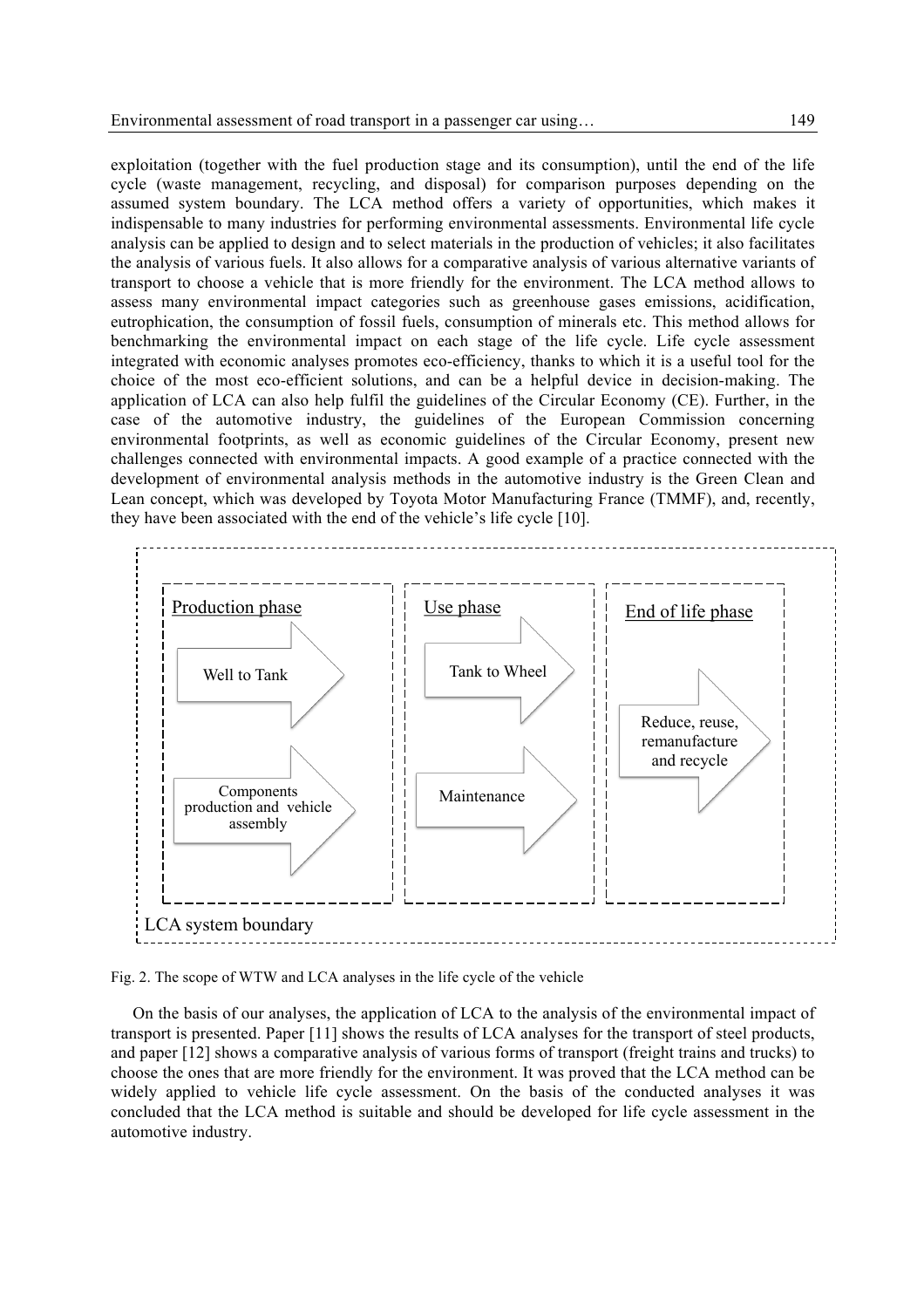## **3. METHODS AND MATERIALS**

The LCA of road transport in a passenger car was performed following standard ISO 14040:2006 in four phases: specifying the aim and scope of the analysis, collecting data, conducting Life Cycle Impact Assessment, and interpreting the obtained results (Fig. 3) [3].



#### Fig. 3. Phases of Life Cycle Assessment

The aim and scope of research is determined on the basis of the recipient of the research and its range, which should be closely connected with the range of decisions made on the basis of the received results. The aim of the analysis was to assess the potential environmental impact of an exemplary passenger car that uses a traditional drive (petrol; Front Wheel Drive). In this phase, a functional unit was determined. It is the unit used for research constituting a quantitative effect of the system. The main task of the functional unit is the provision of a reference plane to normalize the input and output data. The functional unit of the analysis is 100 kilometers driven by a passenger car. This analysis considers a medium petrol passenger car of Euro 5 class. The category medium size includes passenger cars with an engine size between 1.4 and 2.0 liters. The average weight for this category is estimated to be 1600 kg. The data set that was used in the work represents the service of transport in a passenger car for a journey length of 100 km and is valid for Europe. Fuel consumption and emissions are for average car use and not representative of a specific driving cycle. The data set is parametrized with respect to car size, fuel consumption, and car lifetime. The average fuel consumption estimated for this analysis is 7.9 liters per 100 km. The passenger car size influences the amount of both exhaust and non-exhaust emissions. The exhaust emissions caused by the burning of fuel are divided into two groups: fuel-dependent emissions (dependent on fuel type and quantity) and Euro class-dependent emissions, which reflect the emission standards the car complies with. Also included within the direct exchanges to the environment are the fuel evaporation emissions from the fuel tank, relevant to petrol cars only [13].

System boundaries included fuel production, combustion of fuel in the engine, the infrastructure of the car and road network, the materials and efforts needed for maintenance of these, and the fuel consumed in the car for the journey. The data set includes the construction, operation, maintenance, and disposal of the car and road infrastructure. Operation of the car includes all the direct emissions produced by fuel combustion and evaporation as well as from tyre, brake, and road wear. System boundaries included activity ends with the transport over 100vkm and the emissions of exhaust and non-exhaust emissions into air, water, and soil [13].

The data used for LCA were collected from catalogues made available by manufacturers from the automotive industry included in the Ecoinvent 3 database of SimaPro 8 software.

LCIA is the third phase of the LCA, after goal and scope definition and LCI. LCIA is associated with evaluating potential environmental impacts. Many life cycle assessment methods are used to perform life cycle analyses: among others, the ILCD Midpoint method (which is recommended by the European Commission as representative for European conditions), the IPCC (the method developed by the Intergovernmental Panel on Climate Change, which serves to assess the impact of greenhouse gas emissions), the CED method (Cumulative Energy Demand) (which allows the determination of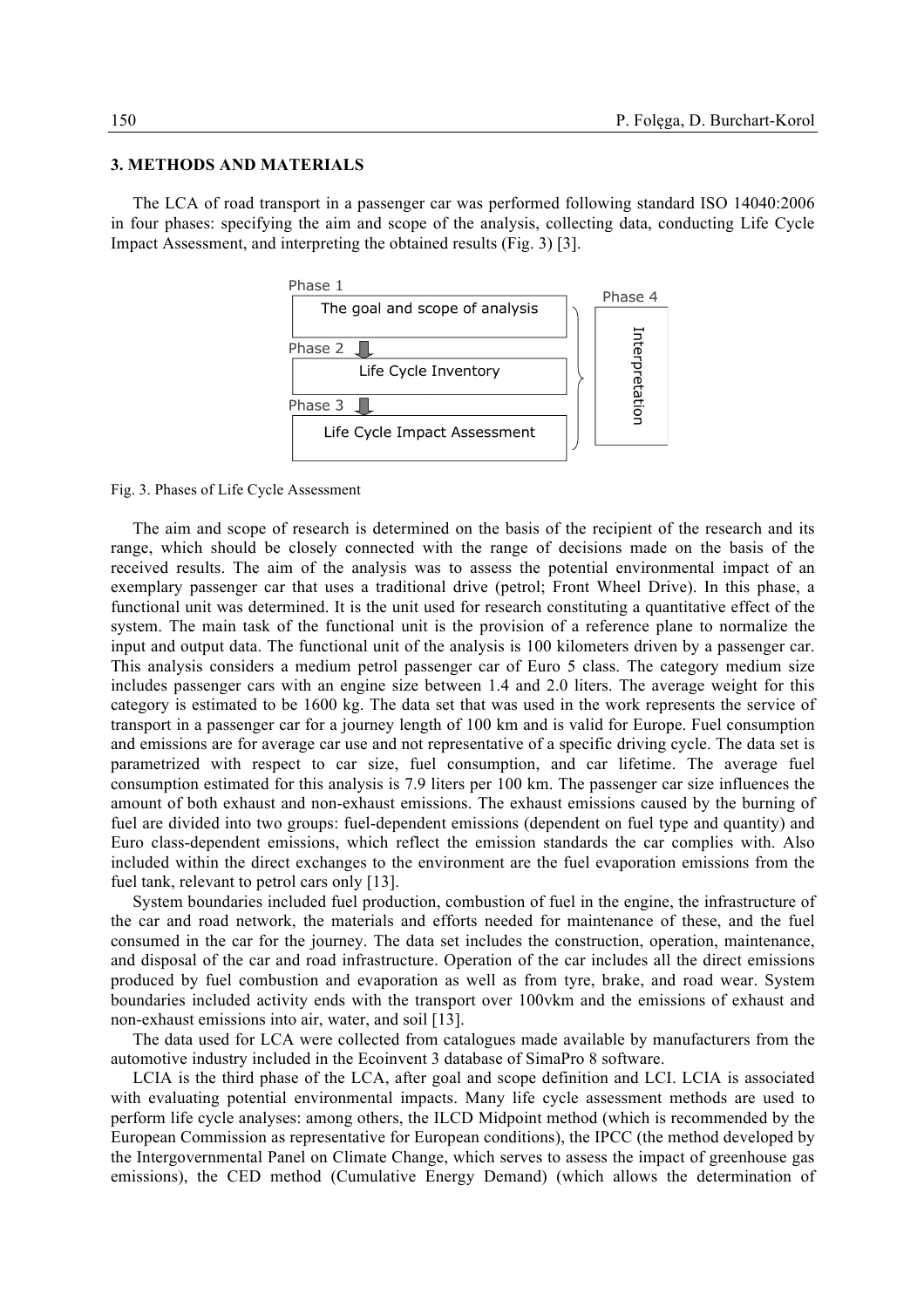cumulative energy demand), the IMPACT2002+ (the method enables data inventory and rating in several indirect categories assigned to four categories of damage) and the ReCiPe 2008 method (one of the most comprehensive assessment models). According to the new edition of ISO 14001: 2015, for the first time, the life cycle approach has been taken into account in environmental analyses.

The transport sector is associated with negative health effects and greenhouse gas emissions. Currently, there is a need to further understand the health impacts and ecosystem damage caused by transport. To assess the environmental potential of road transport in a passenger car, the IPCC method and the ReCiPe Endpoint method were selected. IPCC 2013 was developed by the Intergovernmental Panel on Climate Change (IPCC). The IPCC publishes Global Warming Potentials (GWPs). IPCC 2013 GWP 100a has a time frame of 100 years.

To assess various damage categories, the ReCiPe life cycle assessment method was applied. The primary objective of the ReCiPe method is to transform the long list of life cycle inventory results into endpoint indicators of damage: human health, ecosystem and resources. To assess various damage categories, the life cycle assessment method was applied, referring to the normalized values of Europe [14]. LCA enables assessing material and energy use as well as influence on the environment throughout the life cycle. On the basis of LCA, it is possible to assess the influence of transport on given categories of damage to human health, ecosystem quality, and resource use. It is also possible to determine which elements and stages have the largest impact on the environment.

Following the ReCiPe 2008 method, one aggregated environmental indicator, covering all the damage categories, expressed in Pt/100 km, was obtained. A result expressed in ecopoints covers such categories of damage as influence on human health, ecosystem quality and resources use. Results of the LCA according to the ReCiPe Endpoint for a given road transport were expressed in ecopoints (Pt). One ecopoint represents one thousandth fraction of yearly damage to the environment caused by one European.

Attributional Life Cycle Assessment (LCA) was used to assess the potential environmental impact of the analyzed road transport in a passenger car. The life cycle assessment was carried out using the LCA software package SimaPro v.8.0 and the Ecoinvent 3.2 database within the program.

## **4. RESULTS**

Greenhouse gas emissions of road transport in a passenger car is presented in Table 1. The greenhouse gases emission of the analyzed road transport in a passenger car is  $34.2 \text{ kg CO}_2$  eq/FU and includes the impact of the fuel life cycle (WTW analysis) as well as other components. The results of the WTW analysis relate to petrol production (petrol, low-sulfur) as well as to the emissions caused by the burning of petrol during car use (direct-impact emissions). The greenhouse gas emissions from petrol production and consumption during a journey length of 100vkm are 25,05 kg  $CO<sub>2</sub>$  eq/FU. Production of petrol causes GHG emissions of  $5,04$  kg  $CO<sub>2</sub>eq/FU$ , whereas petrol consumption in the use phase accounts for as much as 80% of the impact on greenhouse gas emissions. The use of the LCA method has also made it possible to show the environmental impact of components such as passenger car, passenger car maintenance, road wear, brake-wear emissions, tyre-wear emissions and road-wear emissions in various impact categories. The results of the LCA using the ReCiPe method in all damage categories are presented in Table 2.

It was found that the indicator for all damage categories is 3,44 Pt/FU, 40% of which is the resources category and almost 40% is the human health category; the remaining 20% is the ecosystem category. The analysis showed that the most significant impact on human health (42%) and also on the ecosystem (49%) is caused by the car's fuel emissions. Human health is affected 32% by car production and 16% by fuel production. The remaining elements represent only 10%. The ecosystem also has the same impact elements as human health. The biggest consumption of natural resources has been showed in the petrol production process and accounts for 66%. The consumption of resources is also influenced by car production by 26%.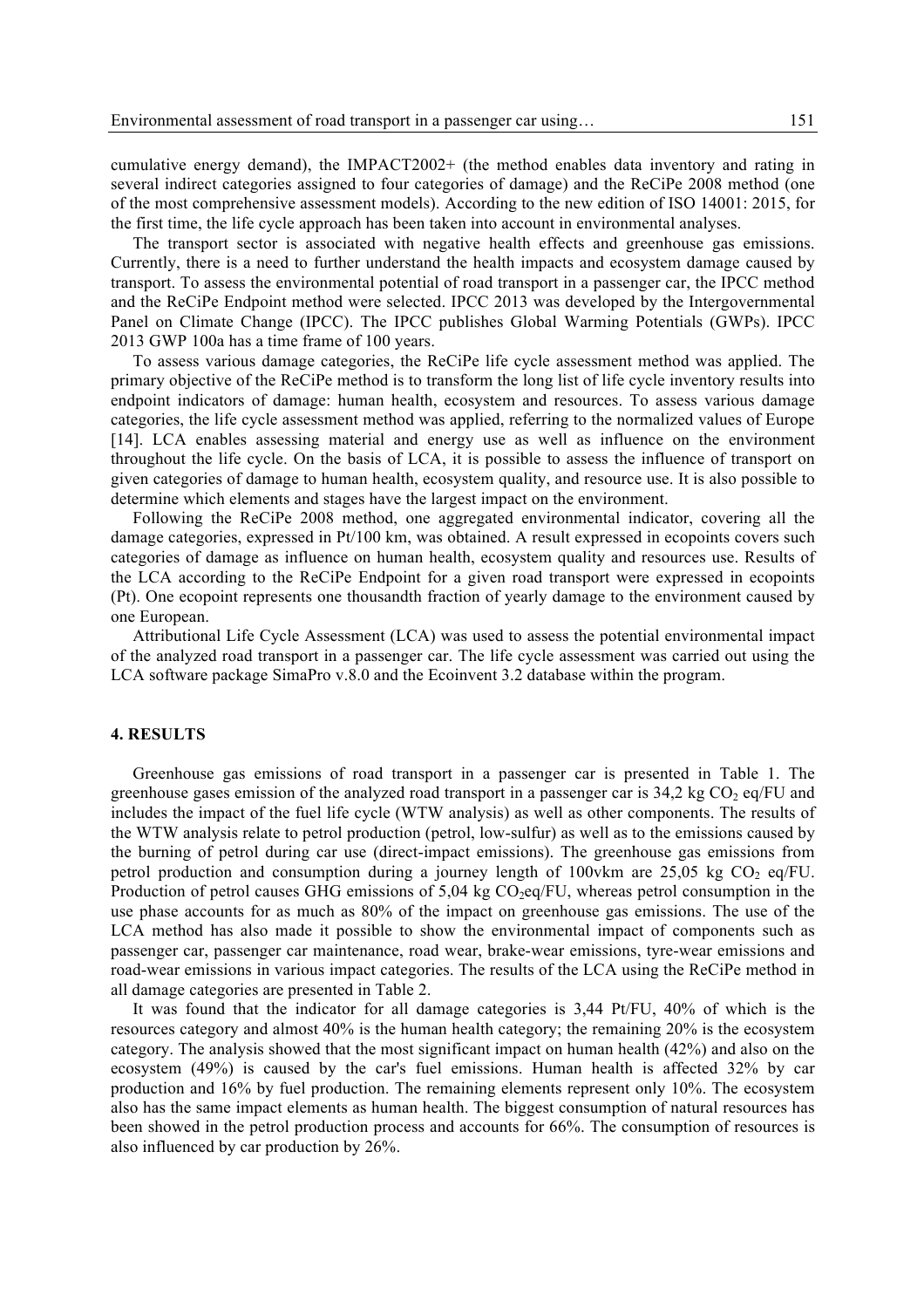# **5. CONCLUSIONS**

The paper presents the results of the environmental assessment of road transport in a passenger car based on life cycle approach methods. The Well to Wheel (WTW) method is used to support decisionmaking on environmental aspects of transport, particularly with regard to fuel life cycle management. This method focuses on greenhouse gas emissions during the stages related to the life cycle of fuels, but it omits important life cycle stages, particularly the ones regarding important circular economy guidelines. The WTW analysis is a simplified LCA analysis and is connected with many limitations. This is why a different method of environmental assessment is presented in the paper, taking into account life cycle approaches. The LCA method allows the assessment of the environmental impact of components such as WTW (the petrol production and greenhouse gas emissions caused by petrol burning during car use) as well as other components like passenger car, passenger car maintenance, road wear, brake-wear emissions, tyre-wear emissions and road-wear emissions in various impact categories. The LCA method provides a much wider approach to environmental assessment than WTW. Methods for environmental assessments taking into account the life cycle approach are being developed in the transport sector.

> Table 1 Environmental assessment of road transport in a passenger car according to the IPCC 2013 GWP 100a method

| <b>GHG</b> emissions                  | kg CO <sub>2</sub> q/FU |
|---------------------------------------|-------------------------|
| Direct impact - emissions, including: | 20,017                  |
| Carbon dioxide                        | 19,737                  |
| Dinitrogen monoxide                   | 0,240                   |
| Methane                               | 0,040                   |
| Indirect impact, including:           | 14,212                  |
| Passenger car, petrol                 | 7,055                   |
| Petrol, low-sulfur                    | 5,055                   |
| Road                                  | 1,164                   |
| Passenger car maintenance             | 0,938                   |
| Total                                 | 34,230                  |

Table 2

Environmental assessment of road transport in a passenger car according to the ReCiPe Endpoint method

| Damage category, Pt/FU              | Human Health | Ecosystems Resources |        | Total  |
|-------------------------------------|--------------|----------------------|--------|--------|
| Petrol, low-sulfur                  | 0,2154       | 0,1310               | 0,9128 | 1,2592 |
| Passenger car, petrol               | 0,4287       | 0,1493               | 0,3555 | 0,9335 |
| Direct impact - emissions           | 0,5600       | 0,3513               | 0,0000 | 0,9112 |
| Road                                | 0,0677       | 0,0598               | 0,0738 | 0,2013 |
| Passenger car maintenance           | 0,0438       | 0,0191               | 0,0468 | 0,1097 |
| Brake wear emissions, passenger car | 0,0160       | 0,0007               | 0,0000 | 0,0167 |
| Tyre wear emissions, passenger car  | 0,0044       | 0,0001               | 0,0000 | 0,0044 |
| Road wear emissions, passenger car  | 0,0043       | 0,0000               | 0,0000 | 0,0043 |
| Total                               | 1,3402       | 0,7112               | 1,3889 | 3,4404 |